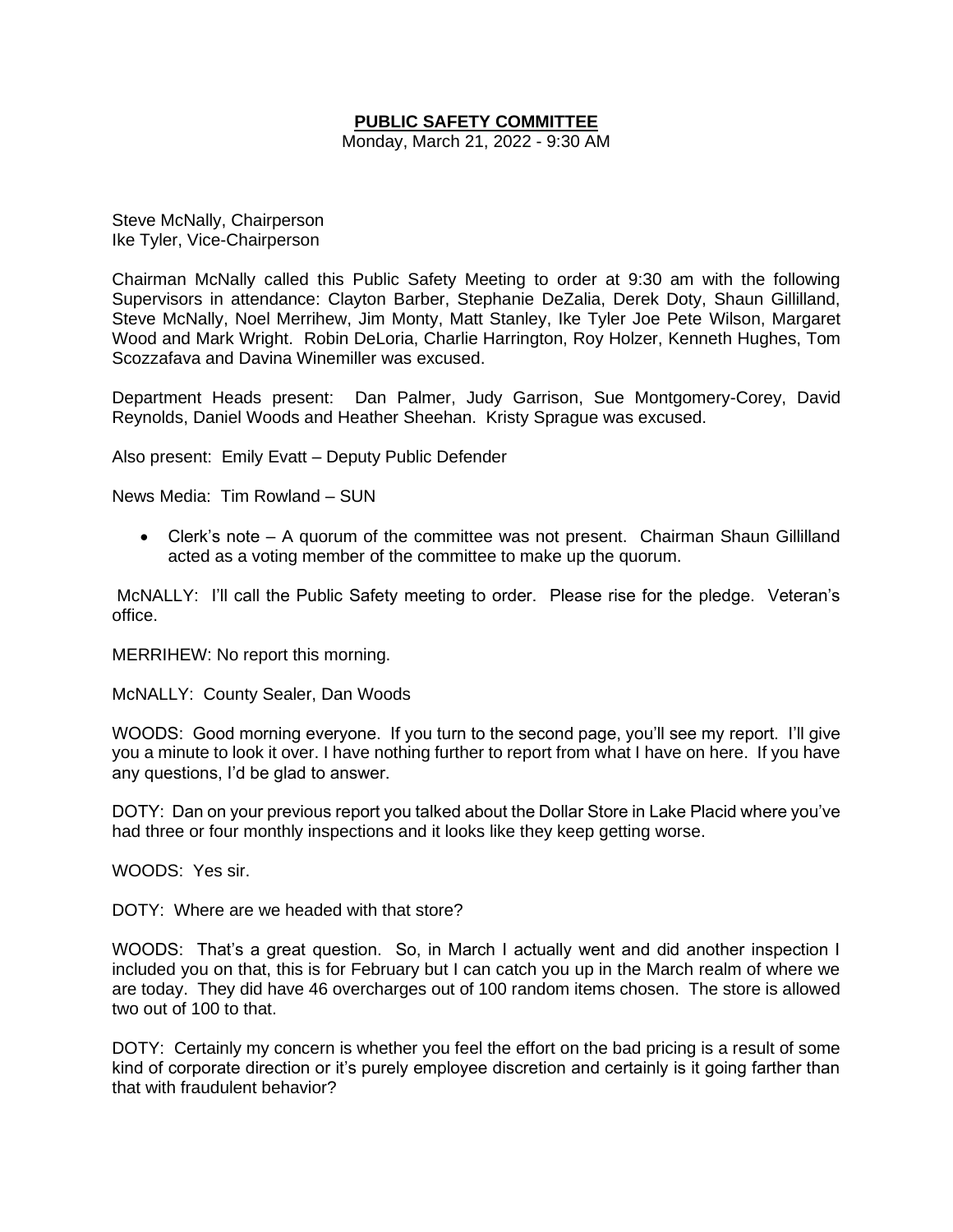WOODS: Well, I would have to say that I have no professional of that. I don't really think I can give my opinion if it's employee problem or corporate problem. I have talked to corporate. Corporate is aware and I can tell you that corporate is working with the Manager and Assistant Manager and the Manager of that store has been getting moved around a lot to go help other stores and they are now aware there is a major problem. I guess the store did not pass any of the information back to corporate after any of the inspections so this is the first that they were hearing of it after the third failure. We have talked with corporate and they understand the fine that is needed to be paid, they are okay with paying that and they told me that they were having people go to that store to get things under control.

DOTY: Thanks Dan for keeping me in the loop.

WOODS: Yes, sir.

DOTY: Thank you.

WOODS: Absolutely.

McNALLY: Alright, anybody else?

M.WOOD: I'm wondering if that is unique to that store? We have a Dollar Store in Schroon Lake too, so I'm just wondering if it's unique to Lake Placid?

WOODS: As far as this store it is Family Dollar so if it's Family Dollar which there's one in Etown and there's one in Lake Placid. Dollar General is the other one who is not owned by the same company but corporate has asked me to go to their other store and see if it's just that store or if it's an area problem and I'm also reaching out to other Weights and Measure Directors to see if they have had any issue with that certain chain.

M.WOOD: Thank you.

WOODS: Absolutely, thank you.

WRIGHT: Dan, the Ti Tractor Supply audit, is that on your regular schedule or do you do an audit and I assume the IDA accepted it as an acceptable audit?

WOODS: Yes sir. They passed, everything was good in Ticonderoga for Tractor Supply and I spoke to their management and we are all on the same page that it was a routine, there was no complaint of why I was there.

WRIGHT: Thank you.

McNALLY: Anybody else? If not, Board of Elections, Sue Montgomery-Corey.

MONTGOMERY-COREY: Good morning. Not a lot to report but a few things I want to mention. One is at the beginning of March the staff at the Board of Elections attended the State Election Commissioners conference where we have a chance to get training from a variety of sources, including the State Board of Elections which was really good. One of the take a ways for me was that in the last two years there's been more than 100 changes to election law which we've had to implement and so that was – I knew there were a lot I didn't realize there were quite that many.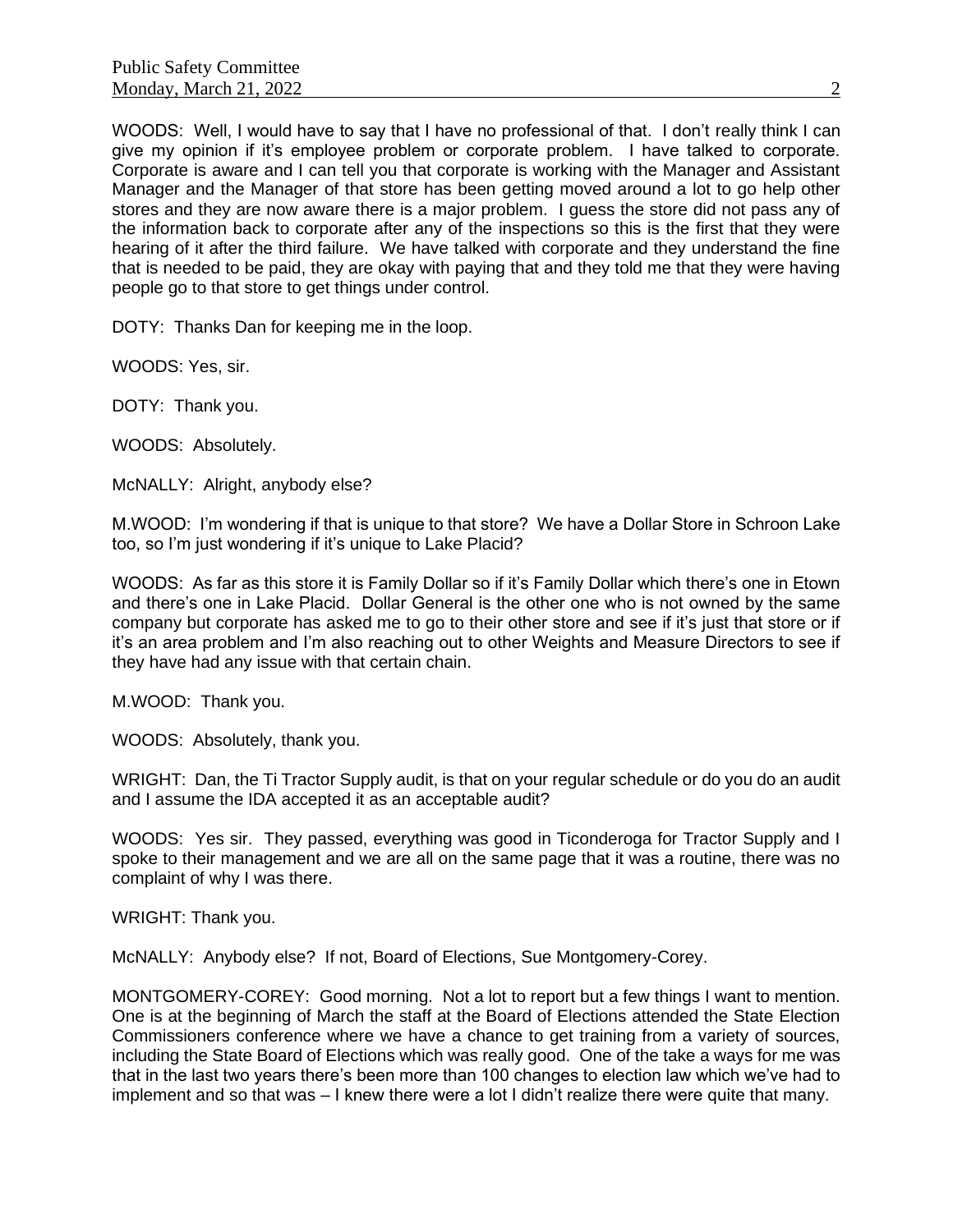Last week we had a site visit by the State Board of Elections and it was great to be there, I was glad that I came up for that and we had no findings on behalf of our staff or the IT folks that work with us on our proprietary system that was really good especially when you consider the fact that we have a really small Board of Elections we are one of the smaller ones in the State so to have that kind of positive finding was great for the staff and great for me as a Commissioner. We also have been working to implement our cyber security grant with the help of the IT department and M.A. Polce folks who are our consultant. We've had three conference calls and they are working now they've gotten information from IT that they needed to move forward. There are three components to the project and they are working on all of them so that's kind of the news from the Board of Elections. If there are any questions, I'd be happy to try and answer.

McNALLY: Anything for Sue? I guess not, we're all set.

MONTGOMERY-COREY: Great, thanks.

McNALLY: Thank you. District Attorney, Kristy Sprague has been excused. Emergency Services, Max Thwaits.

THWAITS: Good morning. You have my report. I'm requesting one resolution this morning. A resolution to request to increase revenue and appropriations in the amount of \$46,292.00. This is a joint Hazmat and Sheriff's Department grant.

### **RESOLUTION AUTHORIING A BUDGET AMENDMENT IN THE EMERGENCY SERVICES DEPARTMENT, INCREASING REVENUES AND APPROPRIATIONS IN THE AMOUNT OF \$46,292.00, FFY202 SHSP GRANT. Tyler, Wright**

McNALLY: Questions, concerns? All in favor, opposed – carried. I'd like to read this resolution, *Essex County Board of Supervisors, this is certified that Max Thwaits hereby awarded this certificate of appreciation for 15 years of outstanding service and contribution to the Essex county Government. 3/26/07 to 3/26/22 on this 26th day of March, 2022.* Thank you very much.

THWAITS: Thank you.

TYLER: Max, one question. Do you have any more testing kits and mask?

THWAITS: We have a lot of test kits.

TYLER: Can I get some in Westport please?

THWAITS: Absolutely.

TYLER: If you want me to pick them up I will or let me know.

PALMER: I've got some right in the hallway.

THWAITS: Yes, we have hundreds.

TYLER: In the hallway?

PALMER: I have some in the hallway, yeah you can take some of those.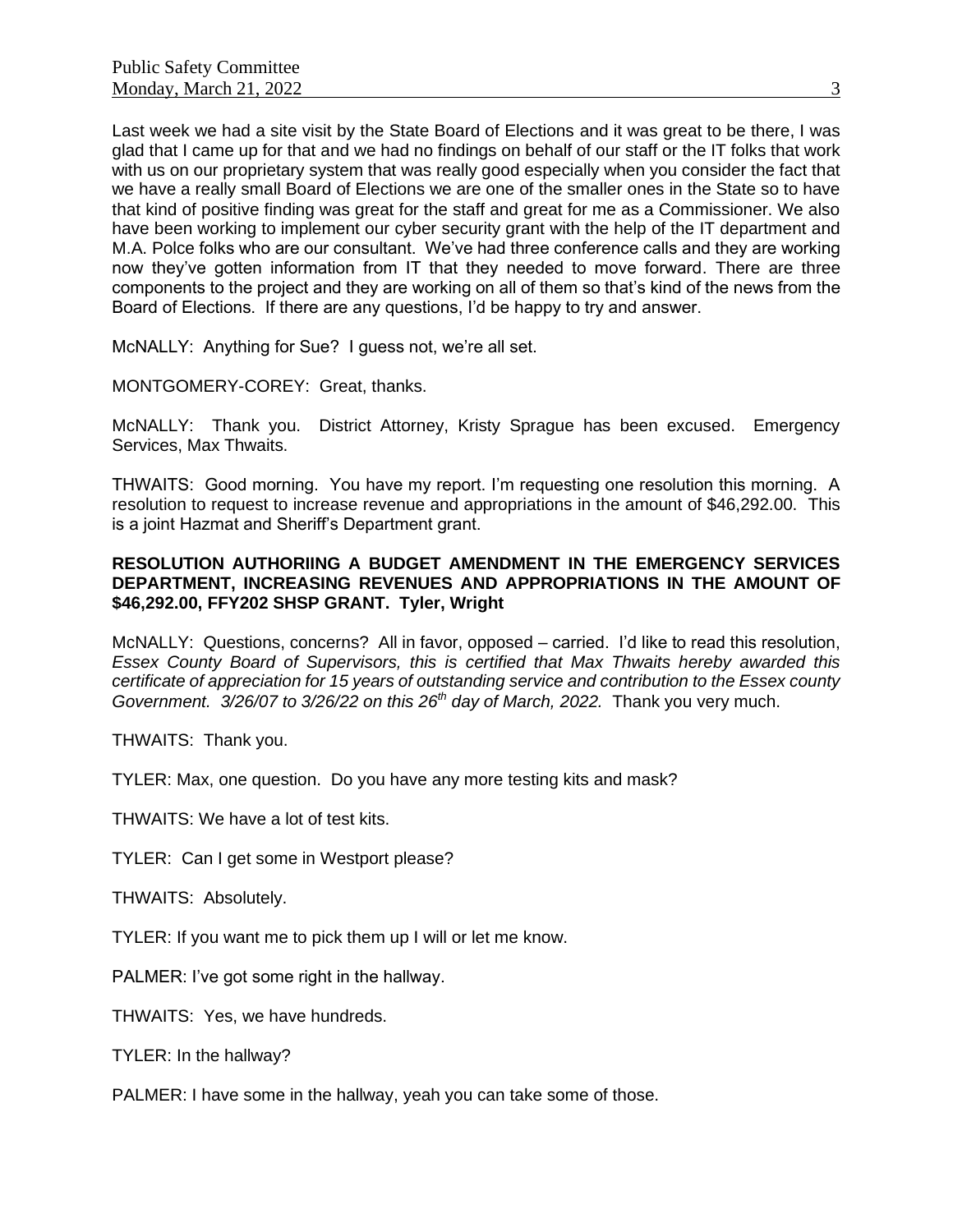TYLER: Perfect, thank you. Masks too?

PALMER: I don't have masks.

THWAITS: We don't have any masks. We might have some cloth masks.

TYLER: Thank you.

McNALLY: Thank you very much. Congratulations. Emergency Medical Services. Do you have anything?

THWAITS: Not unless there is any questions.

McNALLY: Shaun, would you like to elaborate what we heard at NYSAC on the big plan?

GILLILLAND: There were three fire districts, one the Adirondack, the county, town and villages one which allows us to form districts and the regulation I guess of there is new legislature, I don't know if it's going to make it or not to make Emergency Medical Services a require service like fire departments you know the towns and villages are required to have fire coverage so this would also be the emergency medical service so those are the three efforts a foot right now.

McNALLY: They had a couple people from the State there during this forum and what their plan is or what they are thinking is possibly more oversight and more standards, we need more standards to make sure we're doing the  $-$  a couple more boards, a couple more groups to set the standards for professional care. So, you're not going to regulate yourself out of this. We know what the issue is. We've made great strides in a lot of our issues are being resolved by one factor, one we're working as a unit well, a couple factors one, we're working as a unit and two, we have the money to work, to put people on the ground and we're getting good performance for the money that we're spending but we're not going to regulate, or new standards are going to do that for us it's going to be getting the people on the ground and that is going to cost money so, that's what I took out of it but typical Government, they are going to make more committees to do standards.

GILLILLAND: What I took out of it was the State is so out of touch, the Department of Health is so out of touch what is happening on the ground throughout the State because every county there had a plan. The money we got, a lot of counties were like, how the hell did you get that? They wouldn't let us do it so we're lucky we got that but every county in the State is basically bootstrapping themselves to fix the problem and the State is completely out of touch. They are talking about standards of EMT care you know, we actually brought up REMSCO/SEMSCO scale issue and how basically that system no longer works and it's a system that's ripe with conflict of interest and of course, they are going to take it back but it was unimpressive I guess, event. We are way ahead of the State.

McNALLY: We are way in front of most rural counties in the State in talking to different people we have places in the State that aren't even getting people out on calls for an hour at a time so this board is doing a great job, people working on it are doing a great job in trying to provide EMS service to our people but I don't believe the State is going to be the answer to our problems.

MONTY: Question pertaining primarily to our program, do we know why we're having such a turnover in the people that we're hiring as paramedics and EMT's? It does seem to be that we're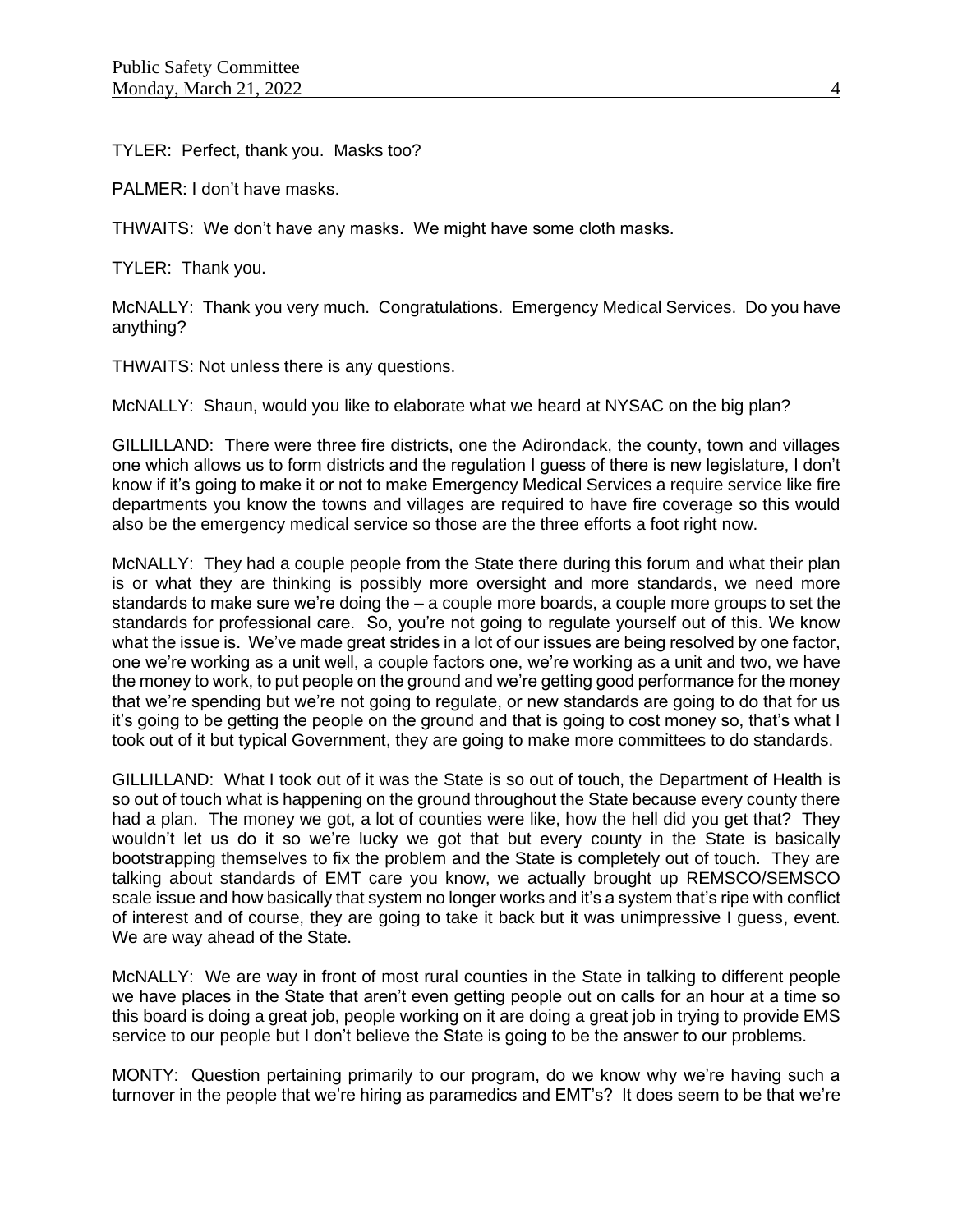going through quite a few of them that don't stay with us now are they using us to be trained and then leaving for better money? Is that something we should be looking at?

PALMER: I don't know? Max come back up

MONTY: There does seem to be a pretty high turnover in those positions.

McNALLY: I know that Johnsburg who we affiliated with, they are losing paramedics but they are not losing paramedics to other organizations they are losing them to outside jobs, UPS drivers things like this because of the money.

MONTY: That's why I'm saying, specifically to our program.

THWAITS: I would have to look at each individual case. I know we lost a couple for job opportunities, one left to become a career fire fighter in Glens Falls so I'd have to look at each individual one but there are certain reasons for each one. I know one left because I didn't promote him.

McNALLY: Are we doing exit interviews?

THWAITS: We have not.

McNALLY: That might be a good start, people out the door are sometimes more blunt and maybe we are overlooking a problem we could turn around.

MONTY: That's my point. We're trying to recruit these people, it would be nice to recruit them and keep them and not recruit them and have them leave. You know, obviously somebody has an opportunity to better themselves, more money, obviously education they are going to do it and I applaud that but is there something internally going on that we might need to look at?

PALMER: We'll look at them.

McNALLY: Alright, thank you. Anything else for Max?

TYLER: One of those things that were passed, is it easier for ambulance squads and fire districts to charge?

GILLILLAND: There is a bill that went through the Senate and they are waiting for the Assembly I think, Stec carried this time and it was carried by Betty Little it would allow fire districts to bill.

TYLER: Because that's one of the issues now with the Westport Fire District because they don't want to do something different than what they are doing, if they can charge and keep doing what they are doing then maybe they would.

GILLILLAND: I understand. There is a tremendous lobby against that bill for years. Betty carried that bill for a decade and there's tremendous lobby against from professional ambulance squads that contract out to the bigger counties downstate.

McNALLY: Anything else for Max?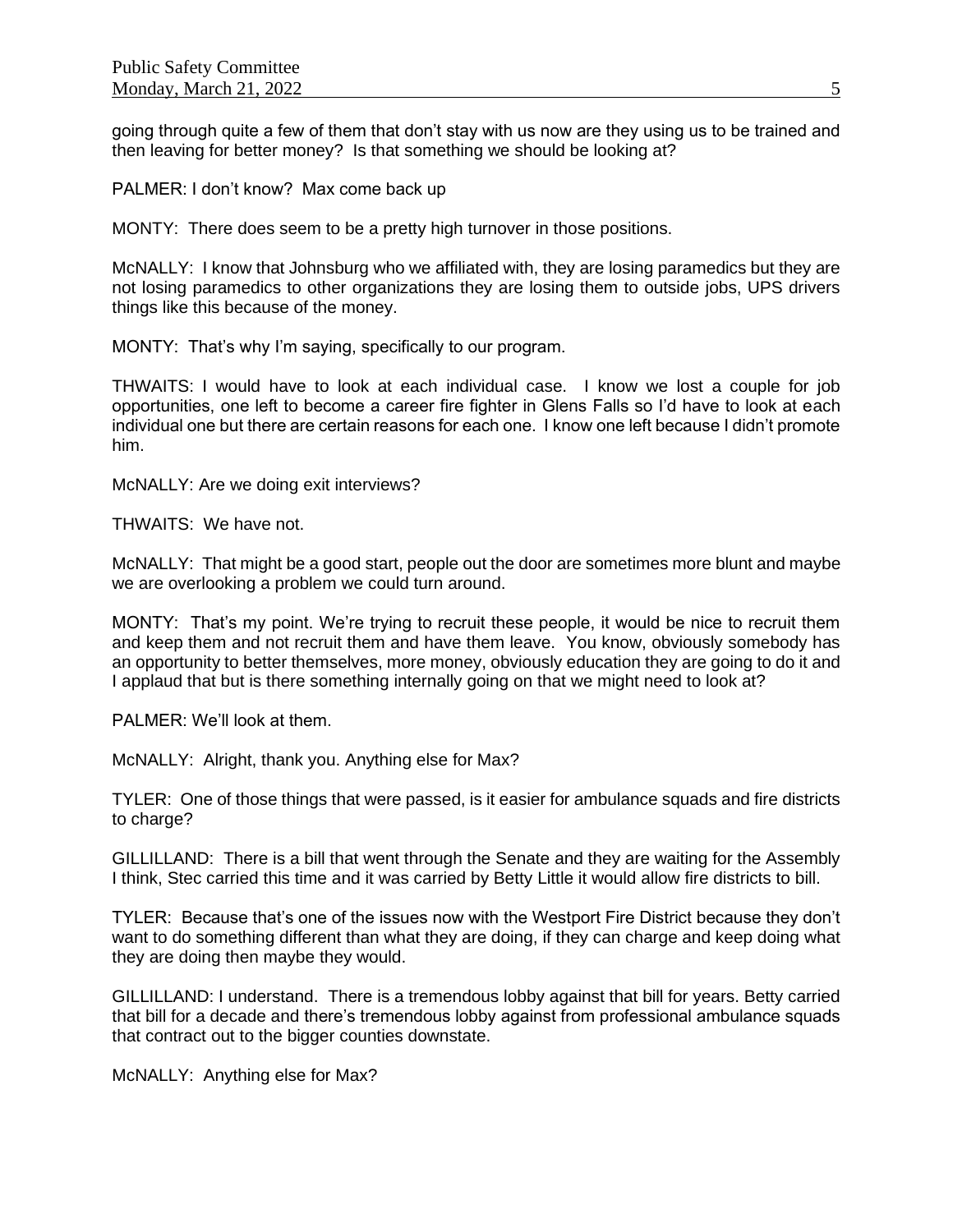THWAITS: It is my understand there's three different bills right now and it depends on which one goes through.

McNALLY: Alright, thank you. Sheriff's office – Dave Reynolds.

REYNOLDS: So you have my report, if you have any questions on that I can answer it. If not, I have two resolutions. The first one is authorizing a creation of a full time RN position to administer the Essex County Correction Facility MAT program. If you want, I can explain a little bit about it. The MAT program is mandated by law by New York State, it is one of the new laws that was passed. We've been doing it with the existing staff we have but I was able to secure some money from OASIS, \$65,000 and then I can reduce, my plan was to reduce the PCH nursing contract by 1440 hours for LPN which would of saved us like, \$36,000, so it will pretty much be a wash but we will be getting a fulltime nurse RN as opposed to an LPN for 1440 hours.

TYLER: Is this just a one-time shot, that grant?

REYNOLDS: It comes every year, it comes through OASIS it just depends on how the Community Services Board – it's \$101,000, I think they get and it depends on how they want to disperse it so they are giving us the \$65,000. In the law, it's one of the few laws that New York State passed that says it would be funded, there's no funding stream with it yet but it does say within the law that there will be funding for it. I don't know what that means, it could be \$10 or \$10 million who knows.

# **RESOLUTION AUTHORIZING TO CREATE A FULL TIME RN POSITION IN THE SHERIFF'S DEPARTMENT, TO ADMINISTER THE ESSEX COUNTY CORECTIONAL FACILITY MAT PROGRAM. Tyler, Wright**

McNALLY: Discussion?

DOTY: So the funding for that full time RN position is uncertain to be consistent year to year?

PALMER: Let me just say this, that money comes through our Mental Health Department through OASIS, we've been traditionally funded on a yearly basis. It's not something that we can say to you right now, yes, we absolutely will get it funded but it's traditionally been funded every year for these. Terri moved some money around and what happens is the money comes from the State to our Mental Health Department and then she moves it to contract agencies and/or the Sheriff's Department and at this point we're anticipating that it will still be there on a yearly basis.

DOTY: Safe to call it a paper chase then.

#### PALMER: Yup.

REYNOLDS: So they get a lot of money the \$101,000 is geared just towards our program. The sixty-five is getting put towards a nurse, some more money towards counselors and other things so she decides how to disperse that money.

DOTY: Sounds logic. Thank you.

McNALLY: All in favor, opposed –carried.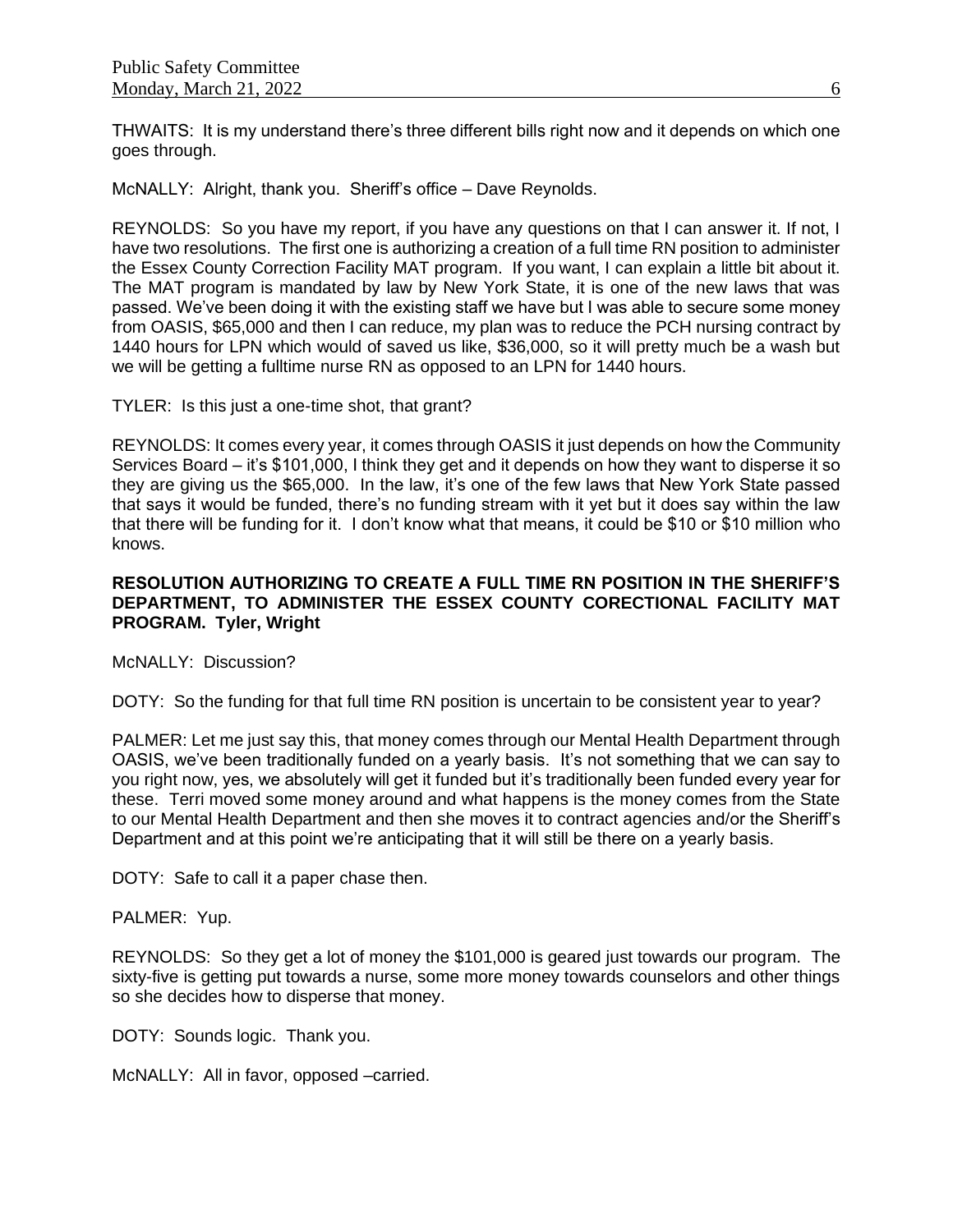REYNOLDS: The second resolution, authorizing a budget amendment increasing revenues and appropriations in the amount of \$50,000 for a DASNY grant. This is something Dan Stec put in a while ago and it just came through and it's for the purchase of a patrol vehicle.

PALMER: As soon as we can find one, we'll buy it.

# **RESOLUTION AUTHORIZING A BUDGET AMENDMENT IN THE SHERIFF'S DEPARTMENT INCREASING REVENUES AND APPROPRIATIONS IN THE AMOUNT OF \$50,000.00, DASNY GRANT. Tyler, Doty**

McNALLY: All in favor, opposed –carried.

REYNOLDS: Any other questions?

MERRIHEW: Mr. Chairman, I just wanted to send a shout out from the Town of Elizabethtown to the Sheriff and his staff, we had some small vandalism about a week ago and it was attended to in a very positive way. Thank you.

McNALLY: Okay, great thank you. Probation – Heather Sheehan.

SHEEHAN: Good morning everyone. You have my report and I do have one resolution and that is authorization to hire a probation officer trainee. This position would be to accommodate us in the expansion of the Essex County Mental Health court that is developing also known as Essex County Court Part 4, with that court that's being implemented we're also going to have to expand our community service program as they will be using community service hours as a sanction so that specialized case load is going to require an additional person in our department to absorb those additional duties.

# **RESOLUTION AUTHORIZING THE HIRING OF A PROBATION OFFICER TRAINEE IN THE ESSEX COUNTY PROBATION DEPARTMENT. Tyler, Wright**

McNALLY: Questions, concerns? All in favor, opposed –carried. Anything else?

SHEEHAN: I have nothing further.

MONTY: I just wondered, was this a budgetary item?

PALMER: No, it was not because at the time we were doing the budget we didn't know for certain whether they were actually going to start the Mental Health court so I told Heather we would wait and hold off and see because it looks like in April or in May he is starting?

SHEEHAN: Mid-April to beginning of May he is starting.

PALMER: And again, what I've said to Heather is that we'll go ahead and just fund this out of our current budget, this is going to be similar to the one I talked about with Mental Health if we get down in November and we're running short I will have to come back to you but at this point I'm going to try and take it out of existing funds.

MONTY: So, for next year's budget?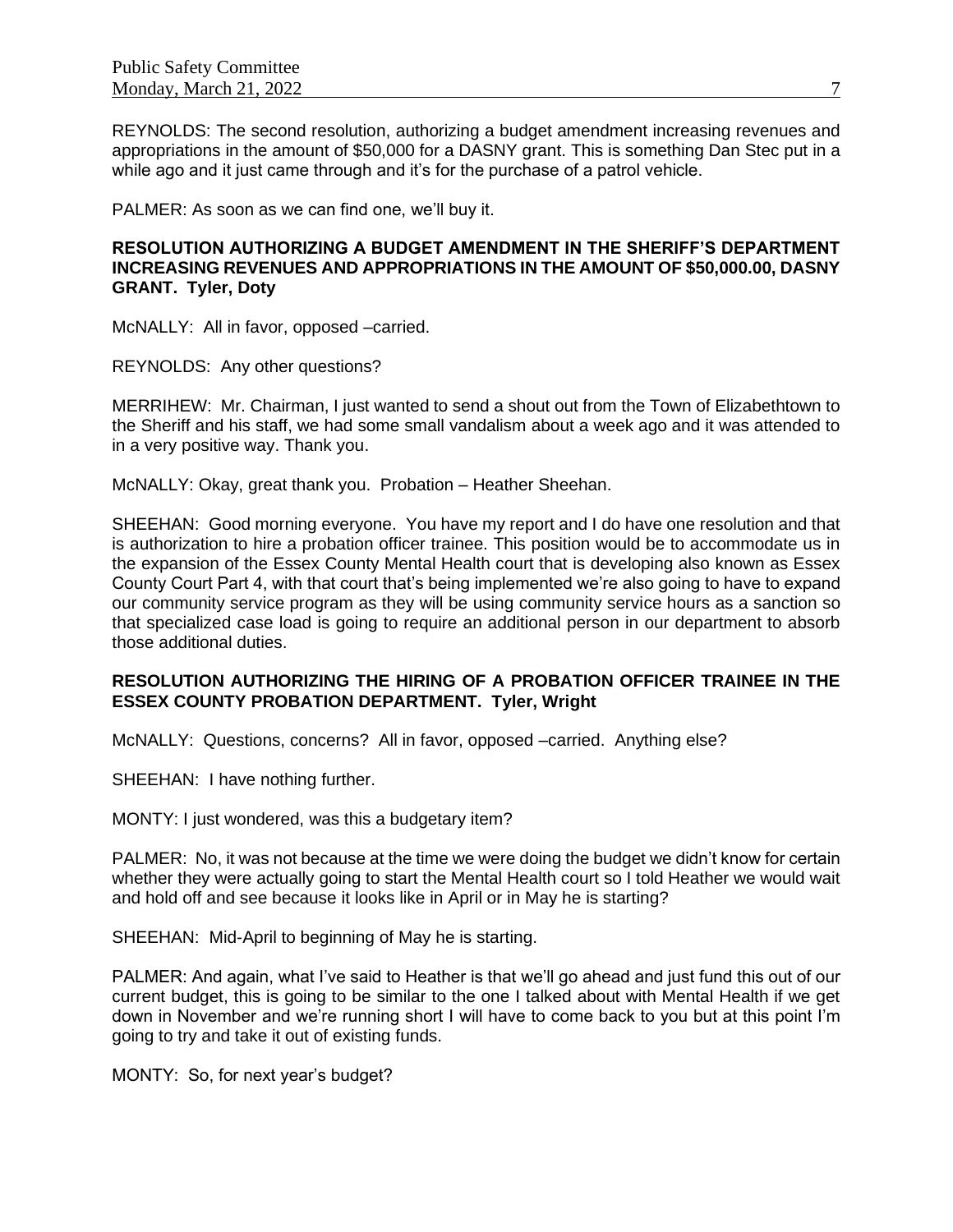PALMER: For next year's budget it will be a new position. Yes, absolutely.

MONTY: Thank you.

GILLILLAND: Dan I hate to put you on the spot, I will also take the heat. How many courts does our one Judge have?

PALMER: A lot. Family Court, County Court, Surrogate Court, he covers Supreme Court, he's got Veteran's Court, he's got Domestic Court and now he's got Mental Health Court.

GILLILLAND: And I would just also say that we are just getting added on this because it comes down to our staff who deal with these individuals under these courts they've got to add more staff so it is going to get worse.

PALMER: Yeah and this is and honestly this, Probation takes the brunt of some of these new programs when they come out because the easy answer is to say, put it over to Probation and have Probation oversee these individuals and that occurs not only in this new court but in pretty much every court that goes on so, you know Heather has done a good job holding off on these additional positions. When we hit the raise the age thing we were looking at a potential increase position of that time but we held off but again, we're at the point where we know once he starts that Mental Health Court we're going to be absorbing the brunt of the oversight.

SHEEHAN: Yeah we absorbed through Bail Reform and Raise the Age without any additional personnel so at this point, we're out of options.

GILLILLAND: It would seem to me that maybe more suited for our county courts to spend time trying to get another Judge instead of another court. We are in I think our third or fourth legislative session that we're trying to get this and not getting enough support from OCA or the judicial system or not much support from the legislators. It's frustrating.

McNALLY: Alright, thank you very much.

SHEEHAN: Thank you very much.

McNALLY: Public Defender – not here.

PALMER: Public Defender is actually here. Emily, come on up.

EVATT: I don't have anything actually to report.

PALMER: That's alright, come on up and we'll talk to you.

McNALLY: Tell a story or sing or something.

EVATT: Emily Evatt, Deputy Public Defender. Brandon is out on Navy leave and he'll be back tomorrow. Does anyone have any questions for me?

McNALLY: If not, thank you.

EVATT: Thanks.